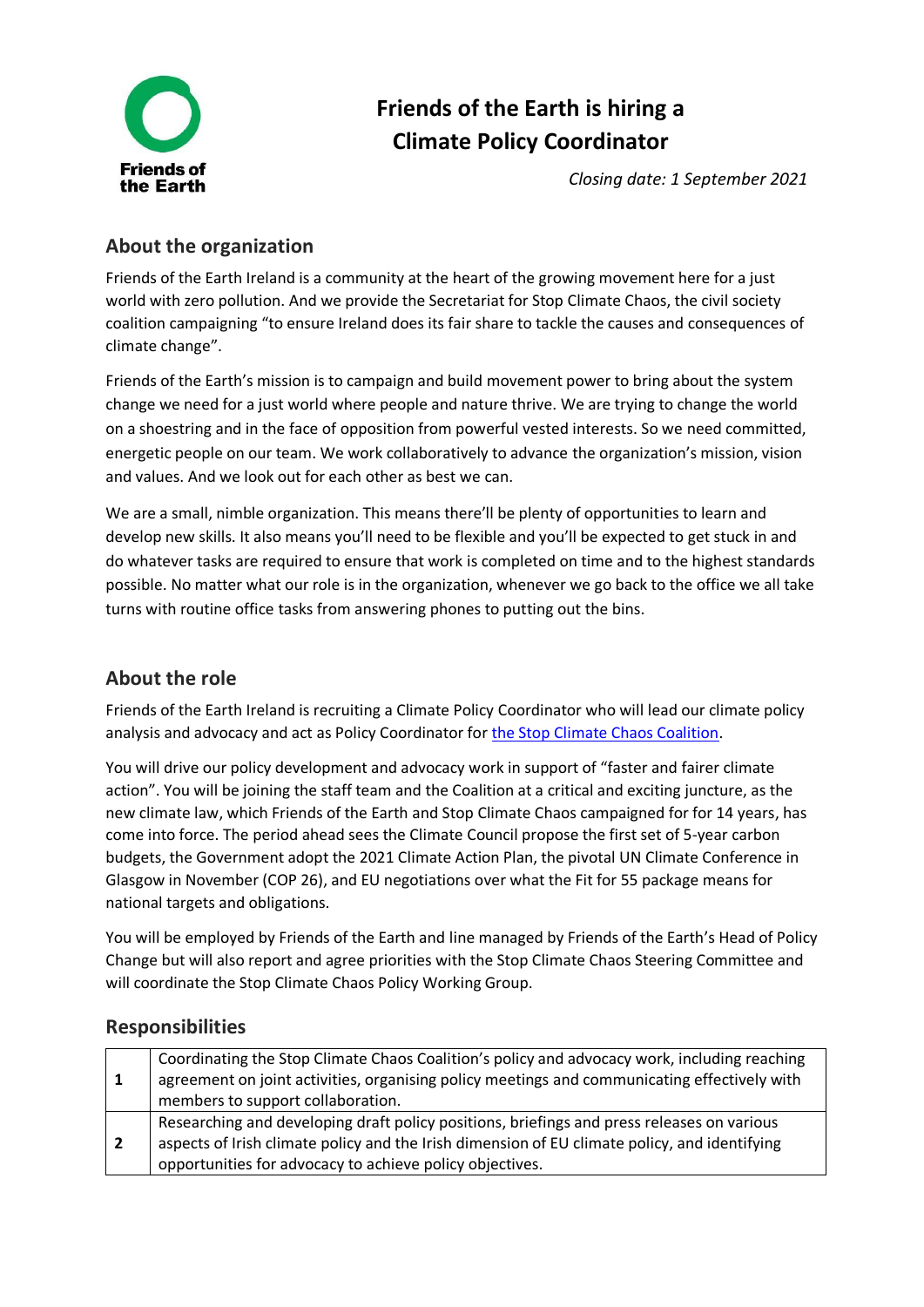| 3              | Leading our climate policy assessment and analysis; political engagement and advocacy work;<br>developing and maintaining relationships with Departmental and Oireachtas officials, party<br>spokespeople and key TDs.                                                            |
|----------------|-----------------------------------------------------------------------------------------------------------------------------------------------------------------------------------------------------------------------------------------------------------------------------------|
| $\overline{a}$ | Developing and maintaining relationships with key policy collaborators and experts from Irish<br>(and European) civil society and academic networks, in order to inform policy assessments,<br>and develop policy proposals, expertise and campaign strategies on climate action. |
| 5              | Acting as the SCC Steering Committee's first point of contact for general coordination<br>functions, although follow-up actions may then be carried out by other members of the<br>Secretariat staff team.                                                                        |
| 6              | Acting as a spokesperson for Stop Climate Chaos at webinars, conferences, and potentially in<br>the media.                                                                                                                                                                        |

# **About you**

Essential skills or experience:

- Demonstrated interest in social, global or environmental justice
- Experience in researching and developing policy positions or proposals
- Experience in developing or implementing advocacy strategies to achieve policy change
- Experience in coordinating or collaborating as part of civil society coalitions or networks
- Fluency in the English language.

Desirable skills or experience:

- Knowledge of climate policy in Ireland and/or Europe
- A clear understanding of and commitment to intersectional campaigns for climate justice
- Experience of the Irish legislative and policy-making system
- Experience in collaborative planning and organization of campaigns that involve some or all of the following tools: advocacy, online mobilization, public and supporter communications, and supporting grassroots activism
- Experience of public communications (e.g. media appearances, articles, speeches, social media)
- Experience in dealing with actors from different backgrounds: such as decision-makers at high and working-level, politicians, NGOs, grassroots groups, civil society organisations, activists, researchers, media, etc.

Personal attributes and competencies:

- Commitment to the mission, vision and values of Friends of the Earth and Stop Climate Chaos
- Ability to work with a diversity of people, communities, and cultures
- Ability to work on multiple projects and tasks at one time
- Ability to use initiative, think creatively and work independently
- Excellent time management and prioritisation skills
- High level of written and oral communications skills
- Familiarity with online productivity and collaboration platforms (e.g. MS Office, Dropbox, Slack, Wrike, Salesforce).
- Ability to respond quickly to external events and demands, from media and political system, while maintaining organisational priorities and goals.

# **Statement on Solidarity, Participation and Inclusion**

A commitment to solidarity, participation and inclusion is one of the fundamental values of Friends of the Earth. We therefore endeavour to ensure that everyone, particularly marginalised and disadvantaged groups who might be affected by policy are considered and included in the conversation. We acknowledge our privilege as people working in an NGO and understand the fact